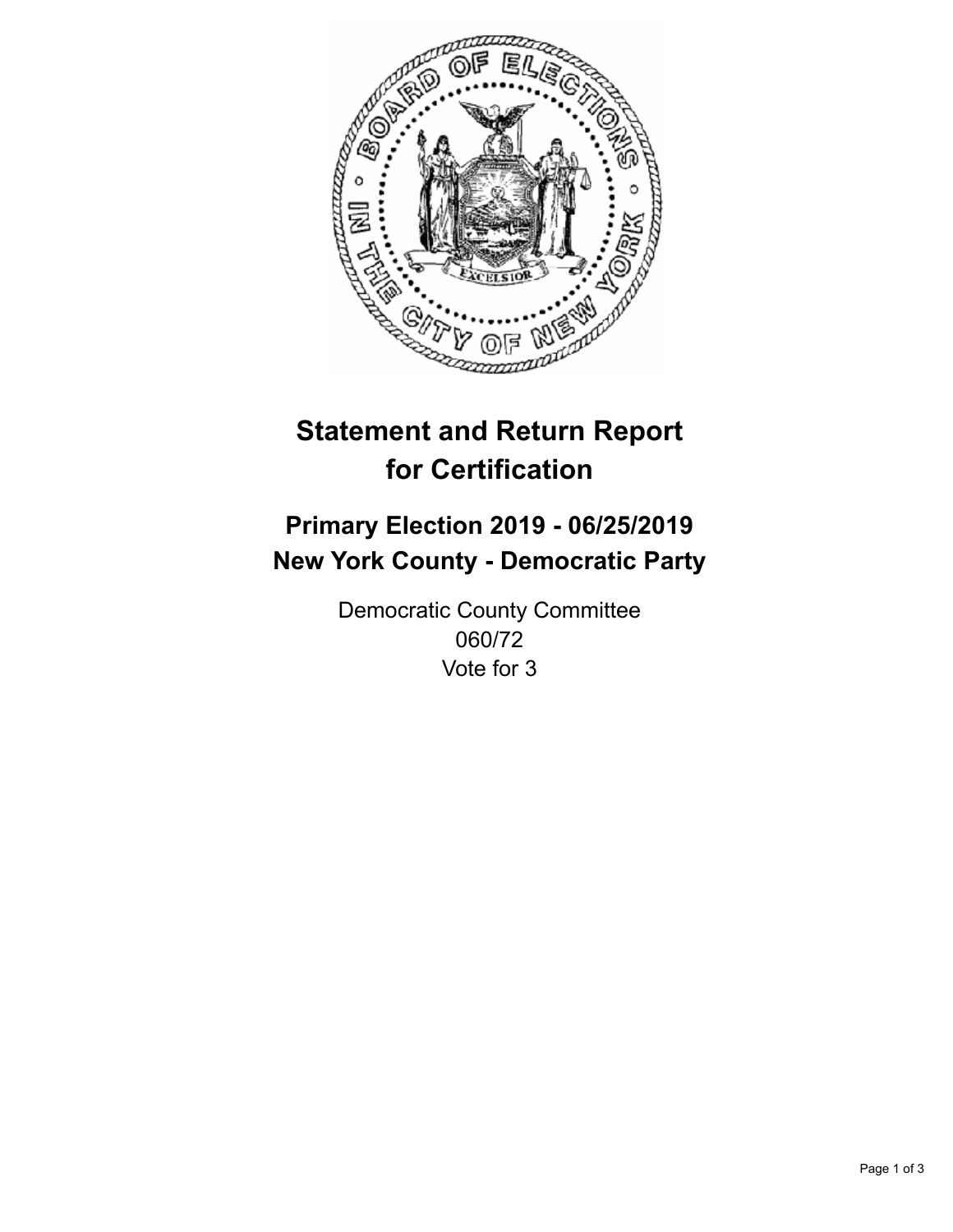

## **Assembly District 72**

| <b>PUBLIC COUNTER</b>                                    | 52  |
|----------------------------------------------------------|-----|
| <b>MANUALLY COUNTED EMERGENCY</b>                        | 0   |
| ABSENTEE / MILITARY                                      | 0   |
| <b>AFFIDAVIT</b>                                         |     |
| <b>Total Ballots</b>                                     | 53  |
| Less - Inapplicable Federal/Special Presidential Ballots | 0   |
| <b>Total Applicable Ballots</b>                          | 53  |
| CONSUELO A. VASQUEZ                                      | 37  |
| PHILIP T. SIMPSON                                        | 25  |
| JUANA MARTINEZ REYES                                     | 17  |
| <b>ALBIDA FRIAS</b>                                      | 11  |
| <b>BERNICE VELOR</b>                                     | 11  |
| <b>Total Votes</b>                                       | 101 |
| Unrecorded                                               | 58  |